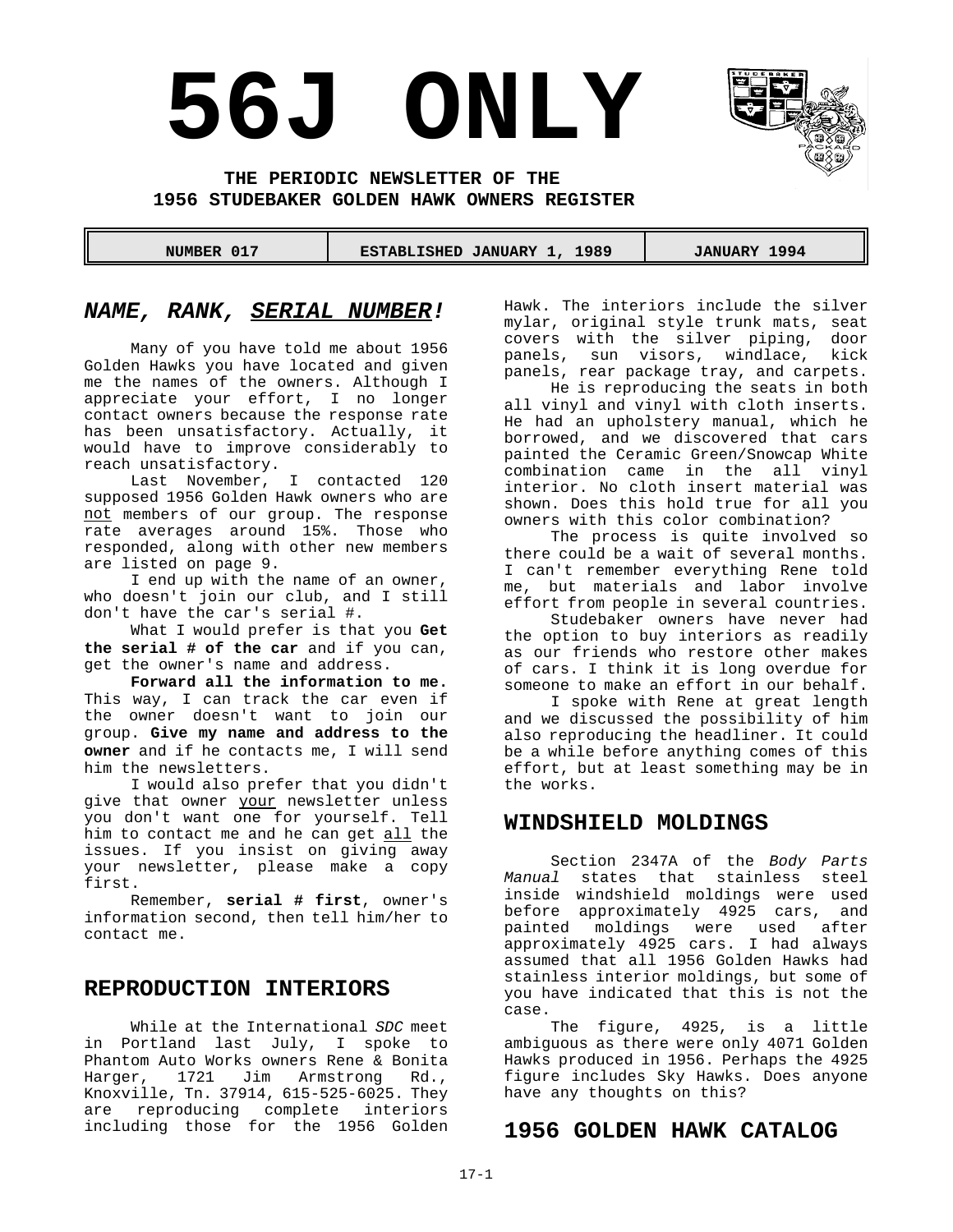An approximately 4 year project is finally nearing completion as I am proud to introduce the *1956 STUDEBAKER GOLDEN HAWK PARTS CATALOG*. If you've ever struggled through the *1955-58 Chassis Parts Catalog* and the *1953-58 Body Parts Catalog* looking for the right part for your 56J, this catalog may be perfect for you.

I have gone through the two catalogs and extracted the illustrations and part numbers, along with specifications from the *1956 Passenger Car Shop Manual*, which pertain to the 1956 Studebaker Golden Hawk and created a combined chassis and body parts catalog.

I have followed the general format of the Body/Chassis Catalogs. The one major difference is that the new catalog does not list other models which use the same part. Other items omitted from the new catalog include the Parts Depot list and the Studebaker Telegraph Code list. I am sure you spent hours looking over these two lists, but in case you might have missed them, they are at the front of the original catalogs.

In creating this catalog, I discovered numerous errors in the original catalogs. I have tried to identify these with special notes next to the part(s) in question. There will be many instances when you will need to refer to the original catalogs, but for probably 95% of the time, the new catalog will provide you with all the information you will need.

The new 300+ page catalog will be inserted in a loose leaf binder. The binder will contain a color cover insert of a picture of my car taken by professional photographer, Randy Fugate of Lake Wales, Florida. The price of \$23.00 includes shipping and handling

I will began taking orders at this time so that I will know how many copies to have printed when the final proofing is completed in early 1994.

I also have 8 color posters of my car, size 16" x 20", taken by Randy Fugate. A smaller size of this same view will appear on a calendar. If anyone is interested in one of these, they are for sale for \$20.00 including shipping and handling while the supply lasts.

It was rather interesting having the photo taken. There was another car, a 1958 Edsel Citation convertible, being photographed for the calendar. The owner of that car, Joe Sangiorgi, and I were helping Randy set up the scene so that everything would be as close to perfect as possible.

Once the setting was selected, we

had to place each car in exactly the right spot to capture the best lighting and background. We were sweeping the leaves off the street so as to have a nice clean backdrop. We spent about 4 hours getting the two cars photographed.

I have taken many pictures in my life, but this experience taught me a lot about what goes in to making a quality print. My car never looked better.



### **FROM THE MAILBAG**

(Letters are edited as required.)

#### *DON CURTIS COLO, IOWA* August 8, 1993

Just a quick note to tell you of some parts I have which may be of interest to your *56J ONLY* readers. George Krem shares his papers with me. We are both "closet" GH fans, too involved with Avanti powered cars to get serious about a 56J. You are doing a great job with your letter. I hope to be able to attempt a similar project with the super cars someday.

Almost 2 years ago, my sons and I obtained an unfinished project from a fellow *SDC* member. Among the parts included was a power steering set up from a 1957? sedan which he had intended using on a 1951 chassis. As we have decided to leave the stock steering on the car, the power steering parts are for sale. I believe there is a complete used set up which I would sell for \$100 if someone could pick it up - condition unknown but dubious!

There is, however, a complete NOS power steering gear assembly which is clean, dry, and appears to be in excellent condition. All the parts on the enclosed illustration are included as well as some capped hoses. (NOTE: I did not have enough room in this issue to include the illustration that Don provided. The illustration is Plate 13-5 from the chassis parts manual. The box is labeled part # 1539918. Don has crossed out the parts on the plate which are above and to the right of group #1304-11.)

A friend spent over \$300 on just seals and parts from Newman-Altman for his Speedster steering. I am asking \$350 for this unit, \$400 packed, insured and shipped UPS. There can, of course, be no guarantee except that it is as I have represented it.

My address is RR 1 Colo, Iowa 50056 and the phone # is 515-377-2745.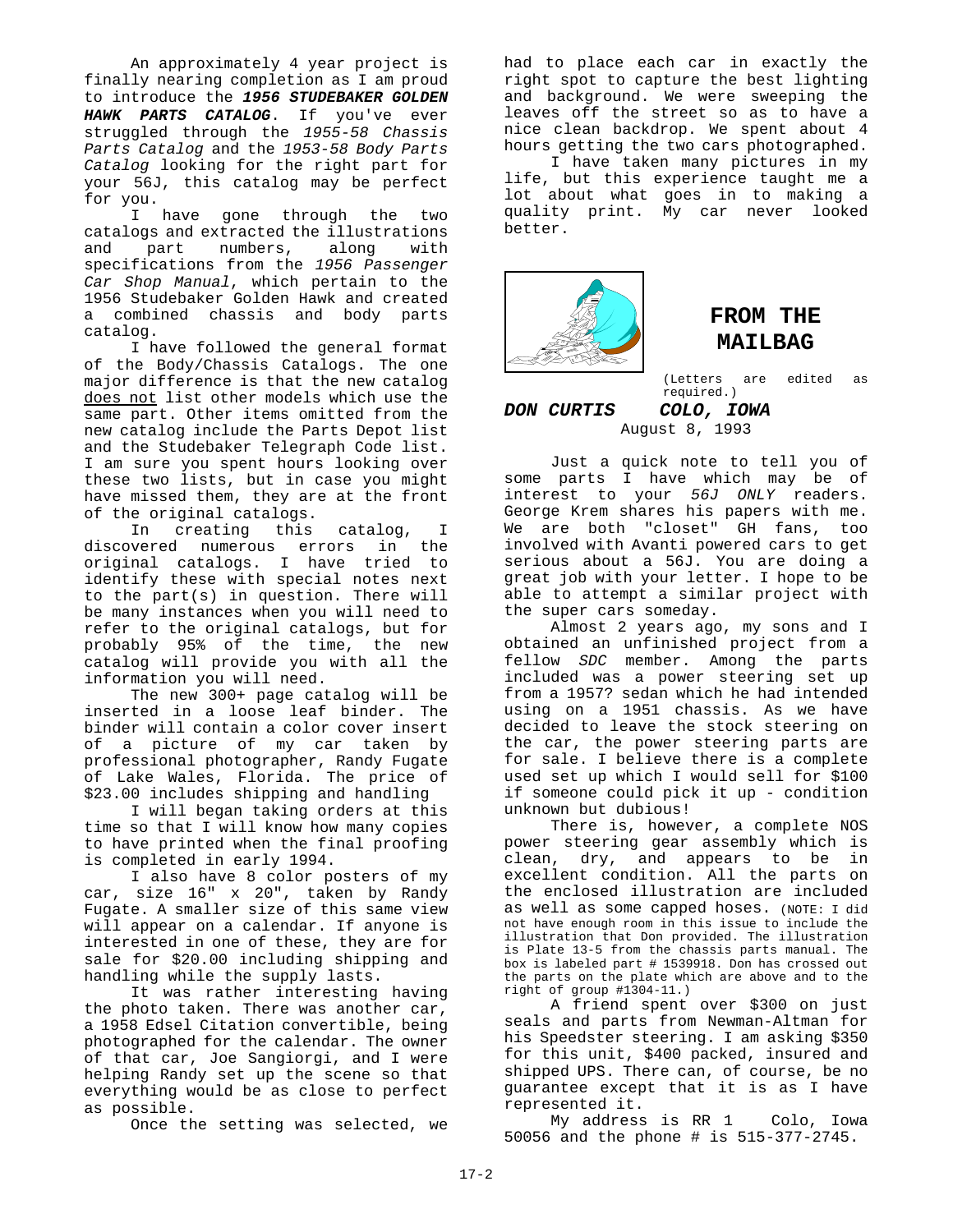#### *PHIL BRANDT NOBLESVILLE, INDIANA* August 26, 1993

Sorry for the delay in returning your survey, it was buried in one of my paper files. My car is still not done. I have brakes, paint, and interior to go before I finish it.

I did rebuild the engine and it fired right up the first time I tried it. I had a guy here in Indy build me a 3:73 twin traction rear end for the car. With this rear end, radial tires, and traction bars, I should be able to get all that Packard power to the street.

I do have a procedure for making the tarnished graying old Hawk grille look like new. This method is quicker and better than chrome polish and won't scratch the thin layer of chrome that remains. If anyone is interested they can call me or if enough interest, I will write an article for the newsletter. This method also cleans inside each grid on the grille thoroughly!

I ordered "Tangerine" paint from *Automotive Unlimited* - Roxboro, N.C. and it is a perfect match to the original color I have on some original 1956 Hawk wheels.

I spent \$140.00 each getting my pitted tail light housings rechromed and then *Studebaker of California* comes along with reproductions, cheaper.

Well that's it for now. Let's have a meeting of the 1956 Golden Hawk people at the national *SDC* meet next year. I'll be glad to help. (NOTE: I wrote to meet chairman Brian Millette about obtaining a meeting place. He felt it could be done and suggested I contact him around March to firm things up. If I can set things up, I will post a note on the bulletin board at the meet.)

#### *BRENT HAGEN PORTLAND, OREGON* August 26, 1993

I am enclosing the alignment information regarding the dual quad Packard Caribbean set-up.

Recently, I took my door panels off and discovered that they (mylar) were originally gold. Also, I noticed on an old ad featured in several January, 1956 magazines of a green/white 56J, which has the driver's door open, that the mylar looks gold.

I have a few pairs of Hawk (hood) hold down belts if anyone is interested. I've enclosed a picture. This is a quick way to protect our hoods (\$500-\$600 if you can even find one). You probably saw the 1961 Hawk at the *SDC* meet that lost its hood on the way up from California.

The belts are \$25 + \$5 UPS shipping.

I'm hoping to have some leather steering wheel covers made up for our large steering wheels (to prevent further crumbling as well). If anyone is interested in having one, they can let me know so I will know how many to have made.

I have rebuilt a few tachometer wiring harnesses using good oil resistant wire. These should last a life time. I am asking \$25 + \$5 for UPS shipping and would appreciate your old harness, if possible, so I can salvage the connectors.

My Hawk just got back on the road. It now has a new rear axle (3:31) and reconditioned springs. I also added a leaf for about a 1" lift. Previously, my car had been jacked way up. I discovered the original shackles were supposed to be different length, 3½" driver's side and 3" right side. I had to make a tool to remove and reinstall the rear bushing in the frame for the shackle. Of course my speedometer read wrong because of the 3:31 rear end.

Fortunately, Packard also used a 3:31 rear end so I found the Packard part number in the Packard parts manual. Bob Johnson of *Special Interest Autos of St. Louis* was able to locate the nylon gear for me. The new gear has 20 teeth, instead of 19. By the way, no more "clunk" when I shift to reverse or drive!

My gas sending unit went bad. *Special Interest Autos* is substituting part # 1540262 (for sedans). You will have to cut 1-9/16" off the pick-up tube and adjust the float a little.

I've enclosed a copy of an article on the 56J from the April 1956 issue of *Hot Rod Magazine* which I recently purchased at a Portland swap meet. It's one of the best of many I've seen. As the author suggests on page 19, the addition of a larger front stabilizer (1958 or later Hawk will bolt up real nice) and heavy duty front springs really makes a tremendous improvement in handling corners with our cars. I just completed my front end and will greatly attest to that!

Also enclosed are two felt gaskets for the ultramatic dip stick. I had some transmission fluid coming up through mine and discovered I had no gasket. It took me a long time to find some thick felt to make them. If anyone would like some, have them send me a SASE and I will be happy to send them as many as they need without charge.

I recently bought an A.M.T. promo of our 1956 Golden Hawk at a swap meet. It is hard plastic, green on green and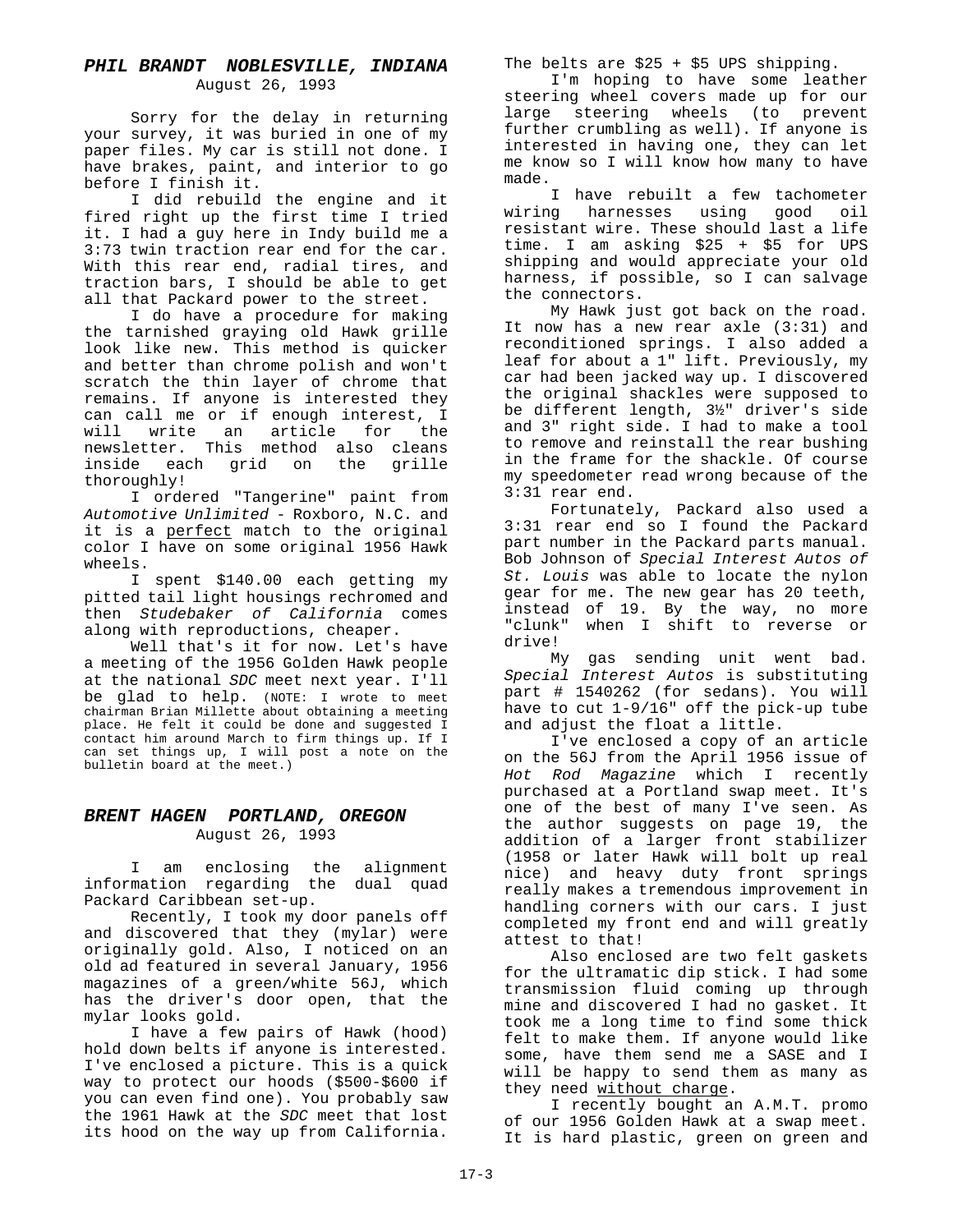the detail is excellent.

I am enclosing a comparison of my 1977 Oldsmobile Cutlass to the 56J. It's amazing how similar they are in specifications. The Cutlass from 1972 to 1977 sold over a million cars and was one of GM's all time best sellers.

Olds Cutlass Supreme Stude Golden Hawk

| Price         | \$5700                                 | \$3200 |
|---------------|----------------------------------------|--------|
| Engine        | 350" 4 bBd2"Hy40.bbliftLexcs. lifters  |        |
|               | P. Steering/PP. BStakesing/P. Brakes   |        |
| Length        | 209.6"                                 | 204"   |
| Wheelbase     | 112"                                   | 120.5" |
| # Passengers  | 5 (with bucket seats)                  | -5     |
| Fuel Tank     | 22 Gallons<br>18 Gallons               |        |
| Head Room     | 37.2" Front, 36.5" Reamt, 36" Rear     |        |
| Shoulder Room | 59.6" Front, 58". 9Frometar 56.5" Rear |        |
| Leg Room      | 42.4" Front, 52.0" Reamt, 43" Rear     |        |
| Curb Weight   | 3690 Lbs.<br>$3700$ Lbs.               |        |

#### *GARY WILLOUGHBY PARIS, TN.* October 10, 1993

Have just returned from our first meet (Nashville) and our Hawk's first outing in about 20 years.

About 30 cars were on display, some real beauties. I just sat there grinning when I wasn't gawking. Felt a little uneasy among all that show iron, but everyone was happy to see a 56J.

Didn't get to stay for the banquet, but the judges let me have a score sheet copy. She got 335 points. Lost only 5 on originality, 2 for trunk mat (didn't know about the hounds tooth), wrong jack (didn't care - needed what I had), water hose clamps, wiring connectors, and mismatched white walls.

Boy, that Bill Fennessey sure knows his stuff. Several people got some good tips from my interior, it was a real pleasure to be part of it all.

One point - had the engine repainted to match what was left of the original, but the judges questioned the red block. Any ideas on that?

(NOTE: I can only refer members to the article by Fred K. Fox in the July 1983 issue of *Turning Wheels* which lists the 1956 Golden Hawk engine as red. This information was also listed on page 9, issue 002 of *56J Only (The Hawkeye).* The engine color on both of my cars was actually red/orange.)

#### *DWAYNE JACOBSON*

#### *STEVENS POINT, WI.* October 22, 1993

I greatly appreciate the assistance in determining my vehicle's serial number. The day I received your post card, I was getting ready to remove the gas tank and look for the serial number under the forward lip of the frame

crossmember. (NOTE: Dwayne's car had the serial plate removed)

The back issues of *56J ONLY* have been and will be helpful. Enclosed is the original production order for my car and a donation. The car has gold trunk emblem and it lacks fender scripts nor does it have the V-8 insignia.

From the production order, I have determined that the car originally came with a T-85 3 speed overdrive transmission. The T-85 and the Packard engine have been replaced with a Studebaker engine and transmission.

I have not identified the transmission as of yet. It is not a T-85. I plan on replacing the drive line with the original equipment. I have located a rebuilt 352 Packard engine that may have been from a Studebaker and I am in need of a T-85 transmission, bell housing, and flywheel.

Have any 1956 Golden Hawk owners used the rocker molding made by Classic Enterprises for the lower fender and door moldings? If so, how did they work? (NOTE: Does anyone have any help for Dwayne on this matter?)

#### *LEIF JULIUSSEN GLENDORA, CA.*

November 15, 1993

My Hawk has sat in the yard for most of its time the last 10 years. I have the Packard engine and trans (ultramatic) but it now has a 327 Chevrolet engine and a 350 turbohydro automatic transmission in it.

I use a 1953 coupe frequently, it is also Chevy powered. I would love to add power steering in it. Do you know of any X-brand power steering box that would be more available and easy enough to adapt? (NOTE: Can anyone help Leif on this?)

#### *GARY CHARTRAW ALBANY, OREGON* December 1, 1993

Thank you very much for the quick response on all the newsletters. I just finished reading through them and now I am in the process of redoing my schedule in light of the fact that the Packard engine may have problems with the oil pump. I will try to find out from the previous owner about how the engine was doing. As I said in my last letter, I bought the Hawk with the engine out. It was being run with a built-up 350 Chevy until its removal, after which I bought it.

What I understand happened to the Packard was that it quit and they thought the distributor shaft broke. It was found to be OK so they took the timing cover off and the chain and gears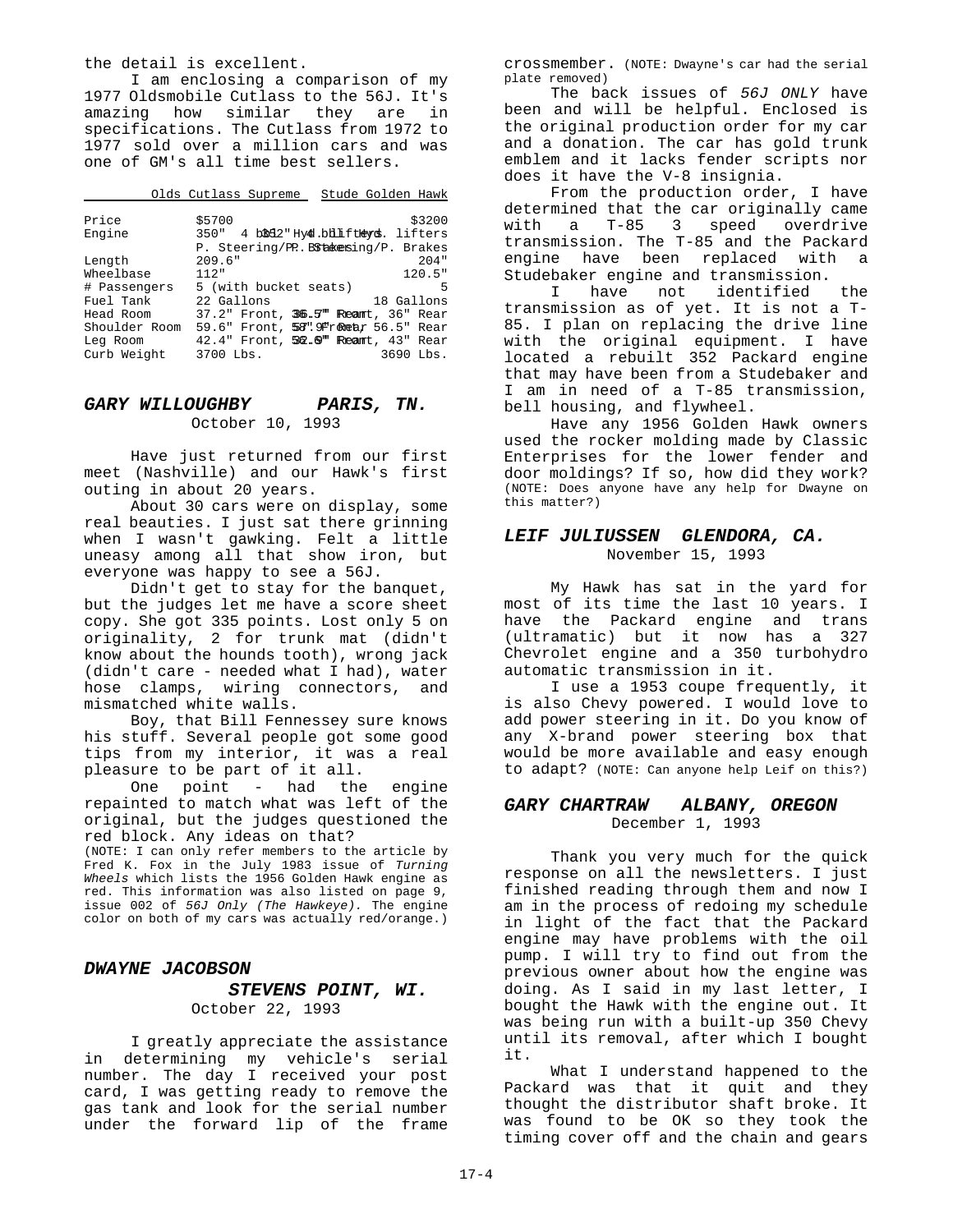looked to be alright also. That is when the engine was pulled out and the Chevy installed. What I found when I tried to find out why the engine quit was quite minor, lucky for me. When I pulled the timing chain and gears off, I found the key for the crankshaft pulleys was not long enough. Only about 1/8" was in the timing gear and it took the end off and the engine stopped. The key's length is 1-15/16" now. It went back together with one 2-3/8", tapered to fit the whole keyway. The problem was that the shorter key had backed out against the washer that holds the pulleys and gear tight. The longer key solves this problem. I've since run the engine on the floor and it runs great.

Well enough for now. Next I will clean and paint the engine compartment and install the engine. I'll keep you posted. Thanks again for the great service. I have enclosed a check to help with your expenses.

#### *HEWITT WHELESS LONGVIEW, TEXAS* December 8, 1993

Enclosed you will find a picture and copy of the production order for my '56J. I bought the car five years ago, a real basket case. The 352 and U/A had been changed to late model 289 with A/T. At lease they kept it Studebaker.

There was some rust on the rear quarter so I put 2x2 patches on both sides. There was also some on the rocker panels and one small spot on the driver side front panel. All rust was cut out and new steel installed. The car had about 1/4 inch of different color paints. I took it to bare metal, primed and sealed it. Since I am partial to red and think this color is an eye catcher, I chose this color scheme. The transmission, brakes, front end, rear springs and shocks have all been reworked or replaced. The interior is the thing that was done by outside people. We, my wife and I, chose to go with 1957 Hawk 400 pattern. The head liner was not done because it was in fair shape and I thought I would find some use for replacement bows and panels. Your newsletters have solved this problem #14.

Here are some tips that might help someone:

**SHOCKS:** Monroe Front #1007, Rear #1094. Shock comes with 1 metal sleeve bushing. You will need to make one more or drill and replace the bottom bolt with a longer one.

**REAR SPRINGS:** This is an area that most of us over look. The bushings do wear out and this can cause handling problems due to not tracking properly.

The 56J uses a 1-3/4 front bushing that I was unable to find through Studebaker vendors. To my surprise, any good spring shop will be able to adapt a bushing to fit. Remember, if rear springs are replaced or a leaf added, this changes the height and the front end alignment will need to be checked.

Enclosed is a little help for postage and printing.

#### *PAUL ZUBRITZKY PITTSBURG, PA.* December 8, 1993

My work keeps me from attending a lot of meets, but I have had a lot of fun with my car, runs good, typical automatic transmission headaches. Look for my car in the movie "*Hoffa*".

#### *CARL KUMMER WINTER PARK, FLORIDA* December 22, 1993

I was at the *Studebaker Drivers Club* International meet in Portland, Oregon this past summer. I saw two 56J cars there, but it was raining and the owners couldn't be found. Both cars were in mint condition. (NOTE: The two 1956 Golden Hawks Carl saw in Portland were owned by two of our members. Bob & Marcia Dietzler won a 1st place award, and Sterling & Pat Hornoi picked up a 2nd place award. Both cars were entered in Class 11B: Hawk 1956-1958. Pictures can be seen on pages 22- 23 of the November issue of *Turning Wheels.*)

I also picked up this exhaust system information. Thought others would be interested. The Studebaker stainless steel exhaust systems are offered by Don Simmons of Ontario.

1956-57 C-K dual exhaust systems are \$339.00 (U.S. funds) and include 2 front and 2 rear exhaust pipes and 2 tailpipes. For more details or to place an order, call or write:

 Don Simmons 118 Culloden Road Ingersoll, Ontario, Canada N5C #r1 519-485-1966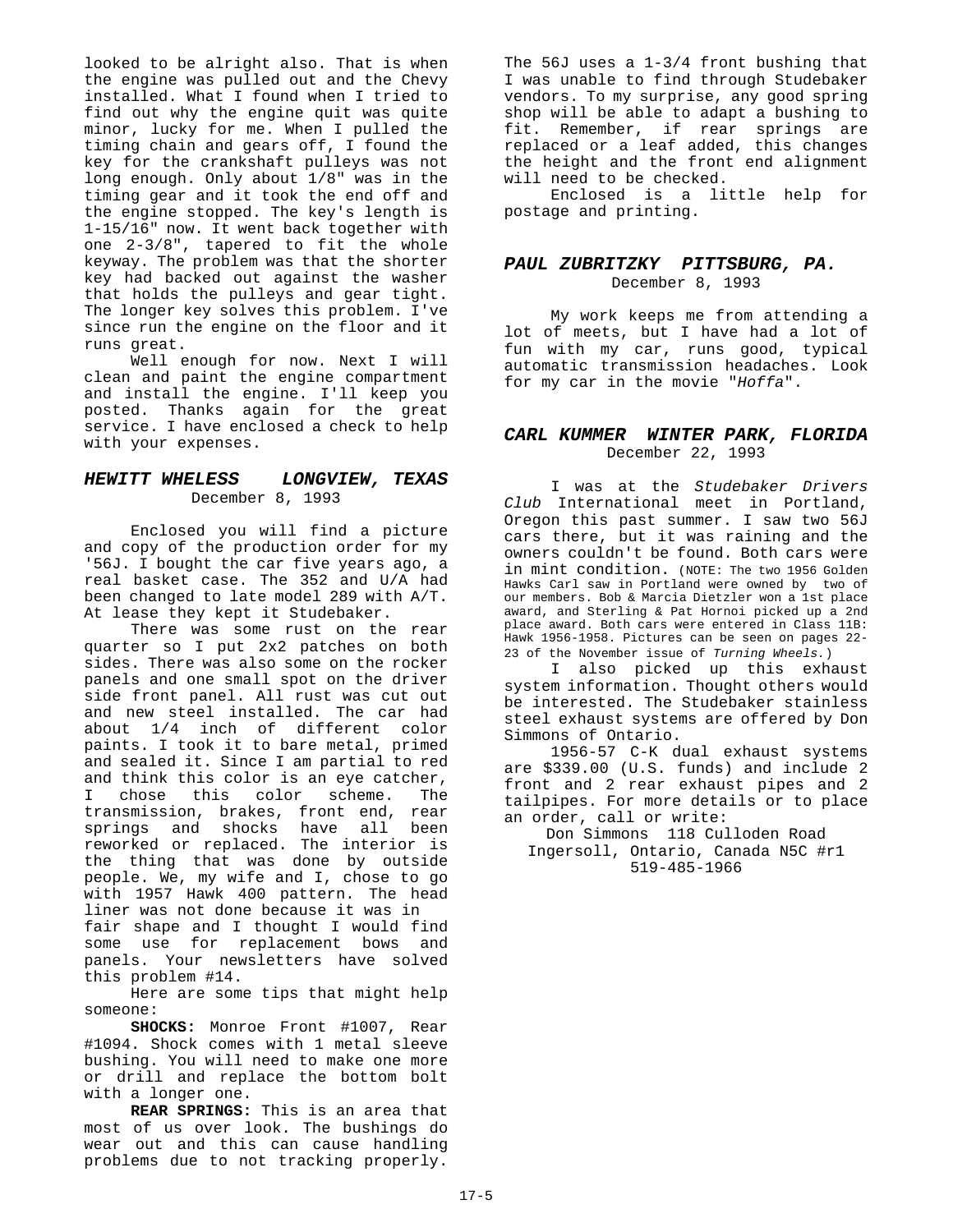## **CRUISIN'** *"56J STYLE"*

by Frank Ambrogio

The full moon cast an air of intrigue over the crisp, clear night suggesting that, something from the darkness would make this night special. The year is 1960, Richard Nixon is Vice President and nobody has heard of the Beatles, John F. Kennedy is headed for the White House and only girls wear long hair or earrings. Elvis Presley is serving his Uncle Sam and nobody would be caught dead driving a Toyota.

At the ripe old age of twenty, I am young enough to act like I can do anything and not quite old enough to realize that everyone knows I am just blowing smoke.

This night is like all the nights since graduation two years earlier. Cruisin' from one drive-in (restaurant) to the next I check out the action, looking for something yet looking for nothing at the same time. Life is rather simple. No rent. No laundry. No wife. No dollars. *No sense*.

The biggest problem in my life is trying to figure out how anyone is going to beat the New York Yankees. The next biggest problem is deciding what time to go home. I change the station on the radio, to WJBK, just in time to hear the crowd cheer as Al Kaline hits a three run homer and the Tigers now lead six to one. With Yankee killer, Frank Lary on the mound for the Tigers, it looks like we have a *lock* on this game.

I pull into the Holiday Drive-in and slow down so everyone can get a good look at my car, I imagine all the remarks being made by the onlookers, "There goes that 1956 Golden Hawk I told you about". "That thing really moves". "*What a handsome driver*" (I said I was imagining). I continue slowly through the parking lot making a half salute to Bob and Kathy in the '57 Ford Bob and I just painted. It looks pretty good, at night.

Everybody backs into the parking spaces so they can see the parade of cars going by. Everything from radical customs to *daddy's car* comes through and even if you have seen a particular car a hundred times, it is good to see it one more time.

On this night I have no plans to stop and park, at least not on this pass. I slow down for the car ahead and shift to neutral. I tap the horn in fun and Tim turns around and waves. We used to work together at the super market when we were



56J was Studebaker's model designation for the 1956 Golden Hawk.

in high school. Tim's uncle works for Chrysler and he got Tim an apprenticeship as a wood model maker at Dodge Main. He keeps the 1958 Fury immaculate. I rev the engine just a little to let everyone hear the glass packs rumble, then I shift into first gear making sure there's just that little gear grind so that any strangers will know we're running stick shift.

I finally make my way to the exit, turn right onto the road, and accelerate just enough for the tires to barely squeal. I let up on the gas before pushing in the clutch to let the engine *back down*. The mufflers really sound good as I shift slowly into second. By now I am doing about the speed limit, 35 MPH, and I shift to third and cruise down Nine Mile Road on my way to "Lucky Star".

Lucky Star Drive-in is where I usually hang out, so I back into a space next to Cliff in the 1955 Ford Convertible. I leave the lights on so Jennifer will know that I want to order something. She has been a car hop there for at least two years. I order some fries and a coke, extra ketchup too.

Cliff and I shoot the bull for about twenty minutes and then he takes off for Gratiot Avenue. I decide that maybe tonight I will just go on home early and make my parents happy. It is only nine o'clock and I can still catch the end of 77 Sunset Strip on TV. I love to try to figure out what Edd Byrnes is actually saying.

I head down Harper toward home and get stopped at the signal light at Fresard. Waiting for the green, I hear the roar of the '57 Chevy Hardtop which pulls up next to me in the left lane. Curt has been wanting to race me ever since he got the car last June but I keep putting him off. Actually, I think we are both afraid of losing, because he hasn't really pushed the idea that much. As they say, *all yak and no shack*.

His Chevy is the big one, 283, dual 4 barrels, the special solid lifter cam and 270 horses, *a real screamer*. He knows I'm not going to race even though I rev the big 352 Packard as the amber light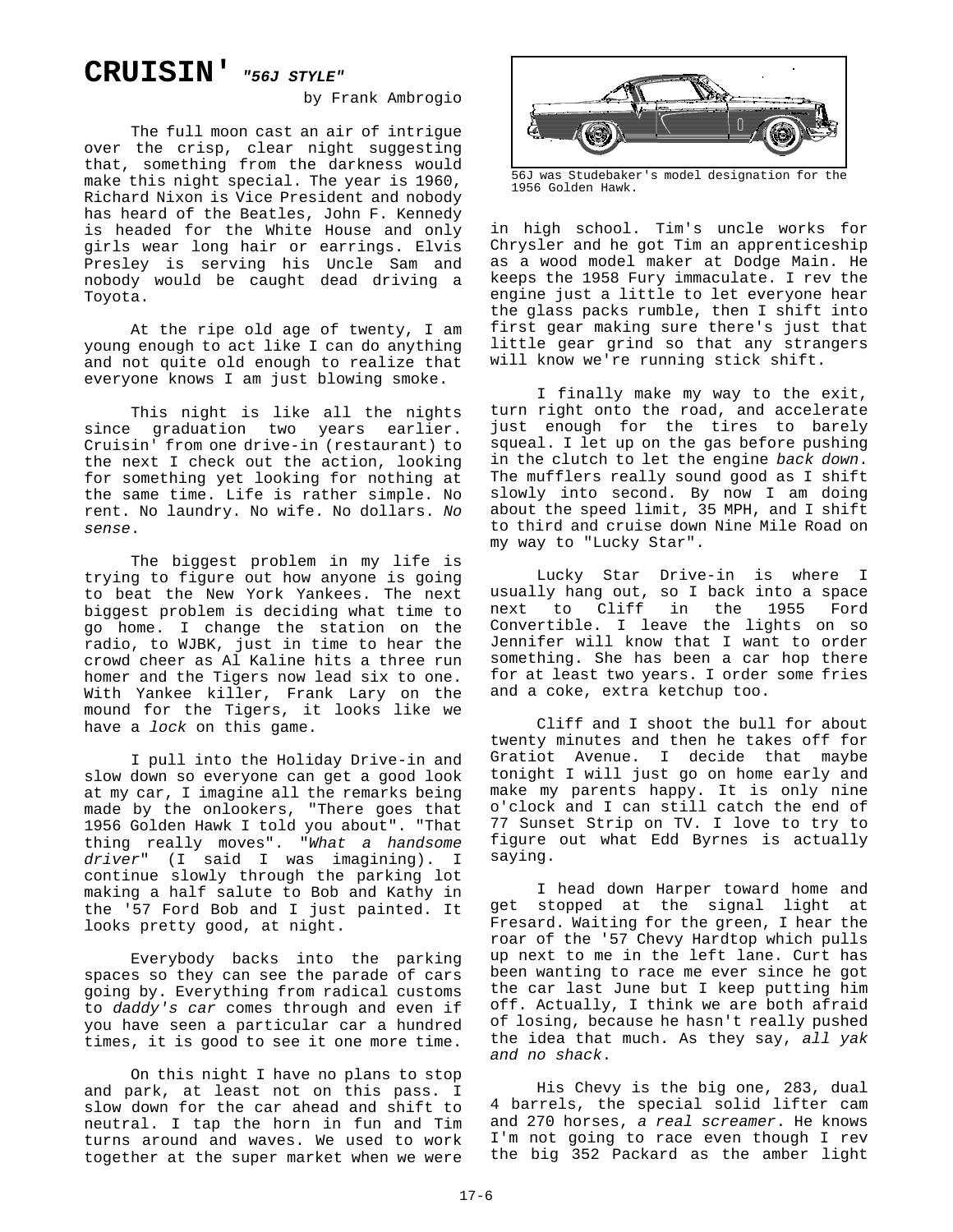comes on from the side of the signal light. We both go through the *routine* as if we are really going to do it but when the light turns green, we both fake it and take off nice and easy. We both spotted the cop in the bank parking lot. They thought they had us this time. When will those guys learn that they are no match for us?

"Are you going to the big race tonight?" asks Bill who is riding with Curt. "Who's running"? I ask. "Ray and Bob at ten o'clock", replies Bill, "they are going up Fifteen Mile Road, we're on our way there now". I indicate yes and fall in behind Curt and Bill as the road narrows to two lanes.

Guess TV will have to wait, this is big stuff and everybody will be there to watch the "Bob and Ray" show. Ray has a '57 Ford with three deuces and 3 speed column shift. I hear it really *smokes*. He has been making a lot of noise around town about how he can beat anybody. Bob has his old man's '57 Pontiac Custom Star Chief with Hydramatic. I rode in the *Poncho* a couple of weeks ago and I think he is going to surprise Ray. Talk about neck snapping power, I was really impressed.

Fifteen Mile Road is straight as an arrow and there are no side streets from Harper to Jefferson. We pull into the drug store parking lot on the corner and park. We are still early so everyone just stands around and talks.

My old girlfriend Judy is there and wanders over to where Curt, Bill, and I are standing. "When are you going to show what that snail can do" she says motioning to the Hawk while looking at me with a mean smirk on her face. "I think Curt will walk all over you with his Chevy". I don't know how she got so smart about cars, She didn't know *diddly squat* when we were dating. Before I knew it, everyone was gathered around waiting to hear my answer.

I knew I couldn't back down now, I think Curt was thinking the same thing. I had spent too much time building up a reputation to let some vengeful chick mess up all I've done. "How about right now" I say with as much force as I can put into my voice. Suddenly, as if we all were thinking as one, everyone jumps into their cars and in a matter of seconds the lot is empty.

Curt and I are lined up side by side as he yells over to me. "How about if we go from a rolling start at about 10 (mph)"? "OK by me" I answer. "Looks like we are stealing Bob and Ray's thunder",

Curt says with a big smile. "Let's do it"!

Everything is perfect, no traffic in sight. I rev the engine, a kind of *code of the road* among us, to let him know that this is it. We both sit up in our seats poised as we start to move. "You count it Bill", I yell over the engine noise, "we hit it on three".

"One, two, three", I cheated just before he finished the count and we were both chewing up hugh chunks of pavement. I really got a good jump as Curt's car *fishtailed* just a little at the start. I glanced at the tach and saw the needle skip past the 3500 mark, We are both *standing on it*. Curt hits second gear and the front end of the Chevy leaps a foot in the air. The good news is that he isn't pulling on me. The bad news is that when I glance to the side, I'm looking at his rear seat.

I *slap* second gear and pull my hand back in pain after smashing my fist into the dashboard. You'd think I'd have learned how to shift by now, but even the padding on the dash doesn't seem to have done much to soften the blow. Glad that it wasn't my head (maybe it should have been). We are door handle to door handle as I feel both four barrels wide open. There is tremendous exhilaration in the acceleration....

Suddenly, everything seems to be out of kilter. Wait a minute, something is wrong. What is that ringing noise I hear and why do we both seem to be fading away? I know I've heard it before but I can't make out just what it is. It sounds like, wait, I know, ...... my alarm clock, that's it, **it's my alarm clock!**

Things are beginning to come into focus now, I'm in bed and the sun is just beginning to brighten the room. My mind is getting clear now, it was only a dream. It seemed so real, I'm in a cold sweat.

It is thirty years later, I'm married, and it is time to get up for work. Anita is already making the coffee. I reflect for a moment wondering if I could have beaten Curt. I reach over to turn off the alarm and I wince as I notice the pain on the back of my right hand. *Where did that big cut on my knuckles come from?*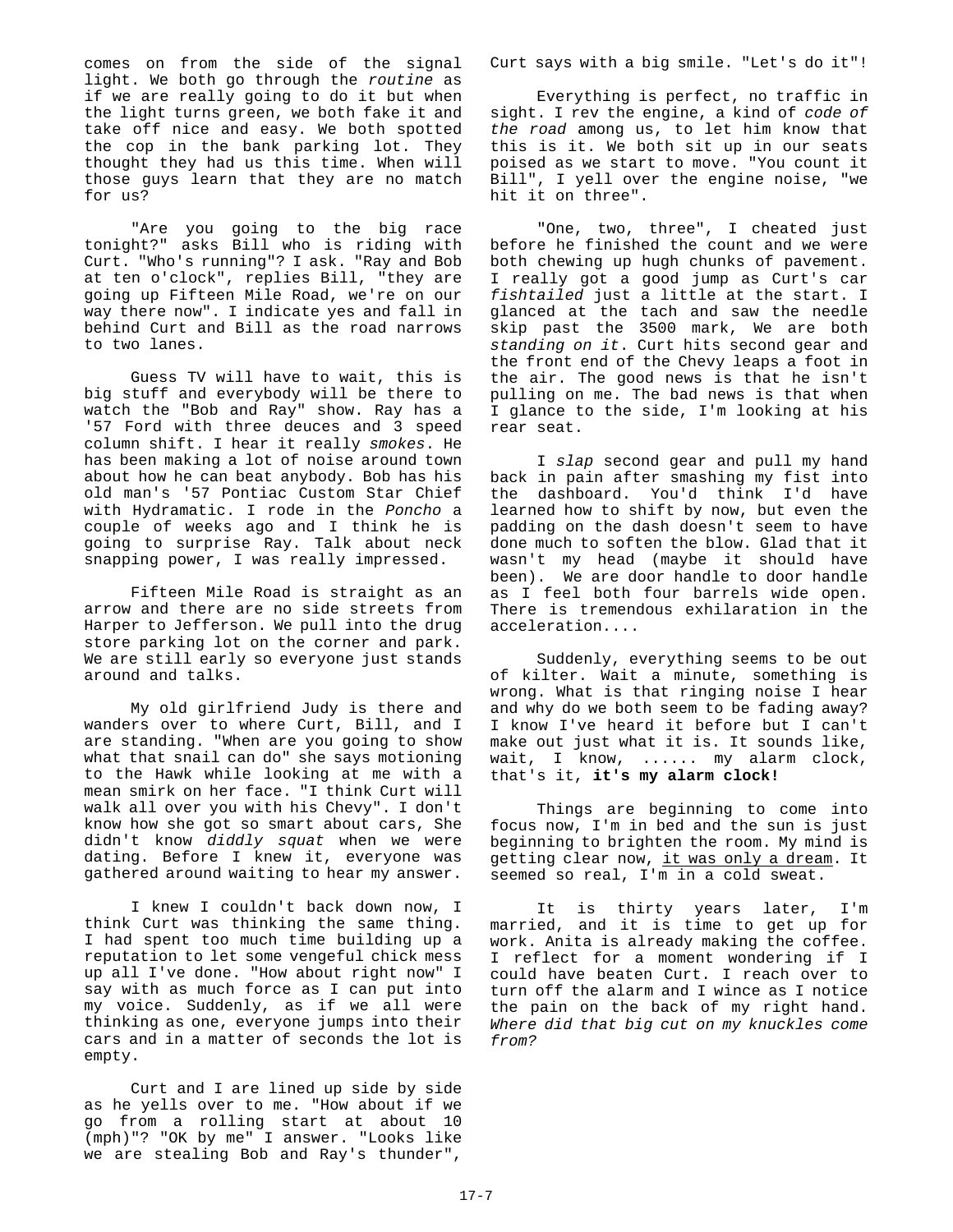## *WHEEL ESTATE*

Ads will run for one issue and must be subject related.

#### *FOR SALE*

**1956 GOLDEN HAWK** This car is 100% original, stock, and complete. It has only 42,000 miles, new master cylinder and brake job. Chrome is complete and usable. All lenses, lights, knobs, glass are in good condition. It is perfect for someone who wants to do a full restoration and have a real classic car. It has some rust behind the wing doors, but I have the replacement panels from Classic Enterprise. The car is generally overall in good shape. The license plates are (AA1956). I have driven the car many times and it goes fast. I have all the 1956 sales literature and the original owners manual. The floor boards are a little mushy, but the trunk floor is solid. Price is \$5000 (OBO).

Bill Houle 22700 Territorial Rd. Rogers, Md 55374 612-428-2888

**Power steering set up**, used, from a 1957(?) sedan, \$100.00. **Power steering gear assembly** \$350 + \$50 for packing and shiping.

Don Curtis RR 1 Colo, Iowa 50056 515-377-2745

**Hawk hood hold down belts**. They go through the grill and wrap around the bumper. \$25.00 + \$5.00 shipping. **Rebuilt tachometer wiring harness** made with oil resistant wires. Send old harness if possible. \$25.00 + \$5.00 shipping. **Leather steering wheel covers**. Let me know if you are interested so I will know how many to have made up. **Felt Gaskets** for Ultramatic dip stick. Send a SASE and let me know how many you need.

Brent Hagen 6220 S.E. 55th Portland, Oregon 97206 503-771-0604

**1956 Golden Hawk** stored out in my woods that I used to drive years ago. Engine is stuck, car is 75-80% complete. I've just uncovered her, pretty ripe, parts car. If anyone wants her, they can haul her away. Am working on getting her to roll, free up wheels, cut a couple of trees out of the way. Free for the taking, I'll help load her on a trailer.

John Meyer 79 Woburn St. Andover, Ma. 01810 1-508-475-9471

**11x14 prints** of 1956 Golden Hawk, along with 1926, 2-1952's with Laurel & Hardy and Our Gang, 1934 with Newman Altman - Standard Surplus in background,

1952 R Series trucks, 1957 GH, 1963 Avanti, 1953 Commander hardtop, 1929 President. 10 of one print or 10 different at \$19.00. (includes shipping) Richard Quinn 20026 S. Wolf Road

Mokena, Il. 60448

**AC 2748 Manual tune radio** for 1956-57 Hawk. Worked fine when removed from car in 1987. \$55.00 includes shipping. Frank Ambrogio 1025 Nodding Pines Way

Casselberry, Florida 32707

**1956 STUDEBAKER GOLDEN HAWK PARTS CATALOG.** Coming in March, 1994. Taken from the 1953-58 Body Parts and the 1955- 58 Chassis Parts Catalogs, this Catalog contains only 1956 Golden Hawk parts and illustrations. The Catalog contains over<br>300 pages of 300 pages of specifications,



illustrations, and parts lists. Included is an alphabetic index, numeric index plus a separate index for service bulletins, utility items, and accessory codes. The complete catalog is 3 hole punched and comes in a loose leaf folder with a color cover insert. All for \$23.00 (includes Shipping & Handling). Orders are now being taken for (expected) March, 1994 delivery.

**16" x 20" POSTER** of my car taken by Randy Fugate. \$20.00 (only 8 left).

**Reproduction oil**



16" x 20" poster

\$20 **filter decal**, red with black lettering. Produced by *Autosport Specialties.* \$3.00 **+ SASE**. Frank Ambrogio 1025 Nodding Pines Way Casselberry, Florida 32707

#### *WANTED*

|                                       |  |  | Wanted, T-85 transmission, bell |  |
|---------------------------------------|--|--|---------------------------------|--|
| housing, and flywheel.                |  |  |                                 |  |
| Dwayne Jacobson,                      |  |  | 2933 Ellis St.                  |  |
| Stevens Point, Wi. 54481 715-341-7671 |  |  |                                 |  |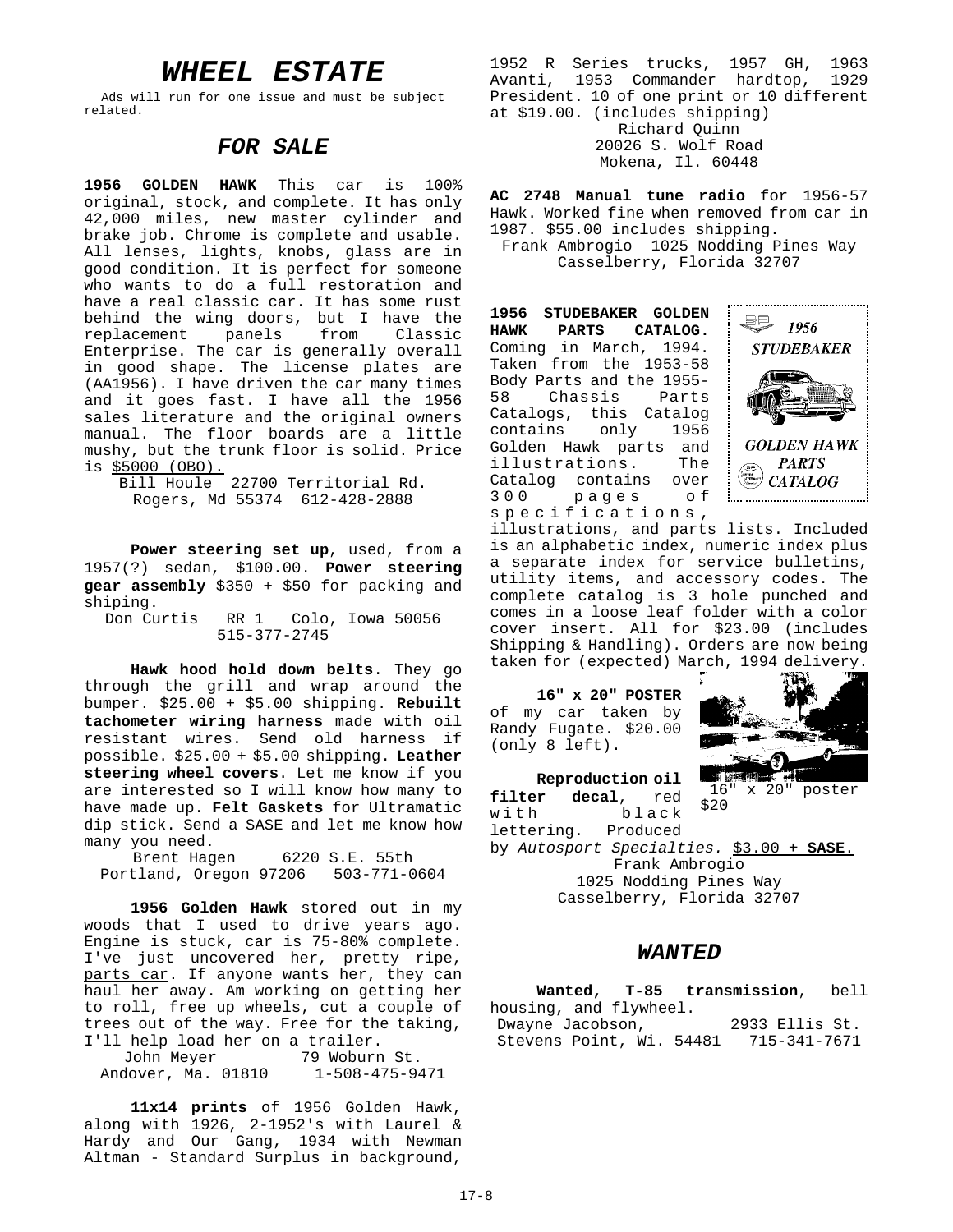#### **HERE WE GROW AGAIN**

Our membership continues to increase as more and more 1956 Golden Hawk owners hear about us. Thanks to all who have spread the word.

Please update your rosters as we welcome the following members.

- 144 David Walker 417 Studebaker Rd. Chesnee, S. C. 29323 803-461-8403
- 145 Frank J. Geiner Jr. 3085 Dorian Dr. Toledo, Ohio 43614` 419-382-4199
- 146 Gary H. Willoughby Box 116A Jackson Dr. Paris, Tn 38242
- 147 Robert C. Strait 631 Susan Drive Irwin, Pa. 15642 412-863-1087
- 148 Joel Berlin 26-02 Berdan Ave. Fair Lawn, N.J. 07410
- 149 Bruce MacDougall 48 East Main Street Middleboro, Ma 02346 508-946-0551
- 150 Abram S. Witmer 503 N. farmersville Road Ephrata, Pa. 17522 717-859-1802
- 151 Gary Chartraw 2621 Conser Rd. NE Albany, Oregon 97321 503-926-4724
- 152 Dwayne Jacobson 2933 Ellis St. Stevens point, Wi. 54481 715-341-7671
- 153 Terrell Goodspeed 3735 S.E. Military DR. San Antonio, Tx. 78223 210-337-6371
- 154 H. David Harris 4516 Main Trail Crystal Lake, Il. 60012 815-459-0074
- 155 Lawrence Stewart P. O. Box 25 Hartford, Iowa 50118
- 156 Ken Pritchett 2320 W. Butler Phoenix, Az 85021
- 157 Ronald Krasek 540 Danlee Dr. Portage, In. 46368
- 158 Kenneth Perry 12575 Allison Ranch Rd. Grass Valley, Ca 95949
- 159 Leif Juliussen 1542 Zara St. Glendora, Ca. 91741-3861
- 160 Richard Hackerd 4117 Trees Dr. Lafayette, In. 47905
- 161 Hewitt Wheless 241 Mosley Cir. S. Longview, Texas 75601
- 162 Cecil Scribner 7316 Lonestar Road Shell Lake, Wi. 54871
- 163 Sharrel Knipe Rd 1 Box 167 Liberty, Pa. 16930
- 164 Yvon Beaudry 931 Main St. St-Paul D'Abbotsford, Quebec JOE 1
- 165 George Martin 3810 13th Ave. Rock Island, Il. 61201
- 166 Robert Knopp 507 Hinkson Blvd. Ridley Park, Pa. 19078
- 167 Billy Green Box 242 Loganville, Ga. 30249
- 168 David Stundon P.O. Box 2240 Pahrump, Nevada 89041
- 169 Dale Meese P. O. Box 383 Salisbury, Pa. 15558
- 170 Carl Sayre 725 Fairsite Ct. Galt, Ca.
- 171 Tony Macchia 4915 Oakway Dr. San antonio, Texax 78228
- 172 Paul Zubritzky 13 Banbury Lane Pittsburgh, Pa. 15202-1301
- 173 Greea M. Chabot P.O. Box 67 Mead, Washington 99021
- 174 Gene Reynolds P.O. Box 608 Mammoth Lakes, Ca. 93546
- 175 Donald Brewer 2324 Troy Drive East Moline, Il. 61244
- 176 William Hancock 3819 Fuller Independence, Missouri 64052
- 177 George Petersen 602 S. West End Springdale, Arkansas 72764
- 178 Ken Berry 2206 Live Oak Circle Round Rock, Tx. 78681 512-255-5545

(NOTE: Due to the infrequent printing of the newsletter, I have lost contact with several members who have moved and their forwarding order with the post office has expired. If you move, please remember me when you send out your change of address forms.)